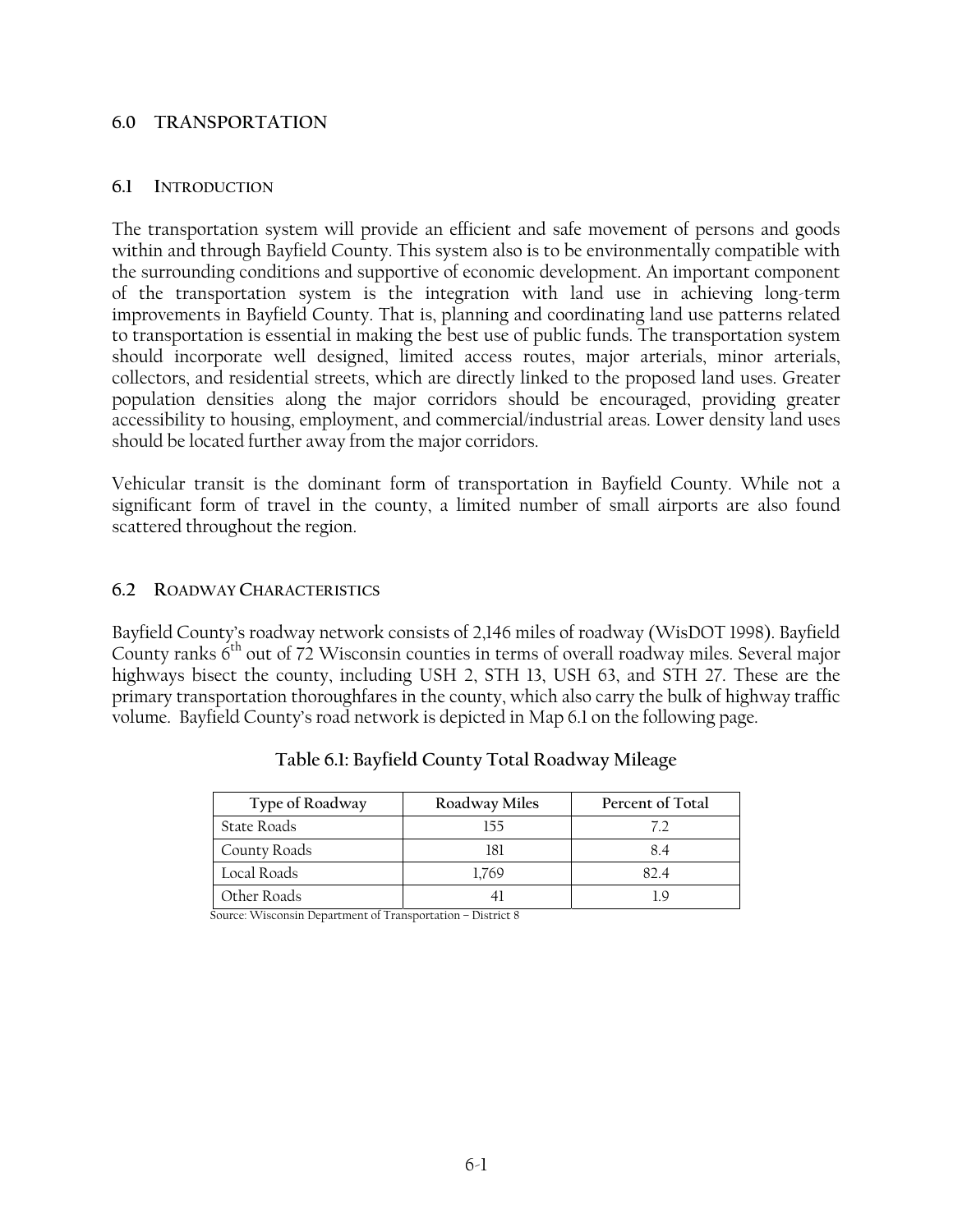**Map 6.1 – Road Network**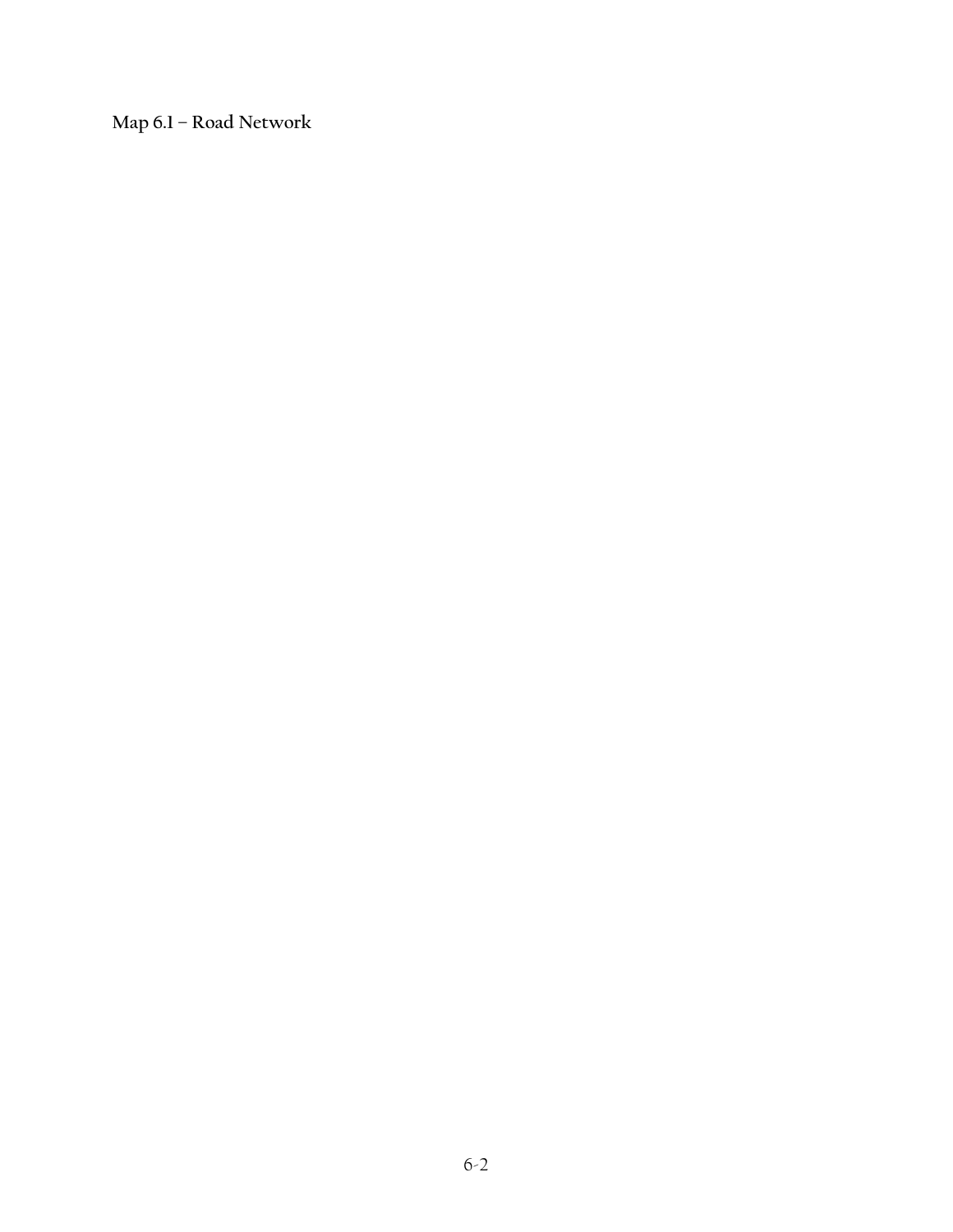**Map 6.2 – Functional Road Classification**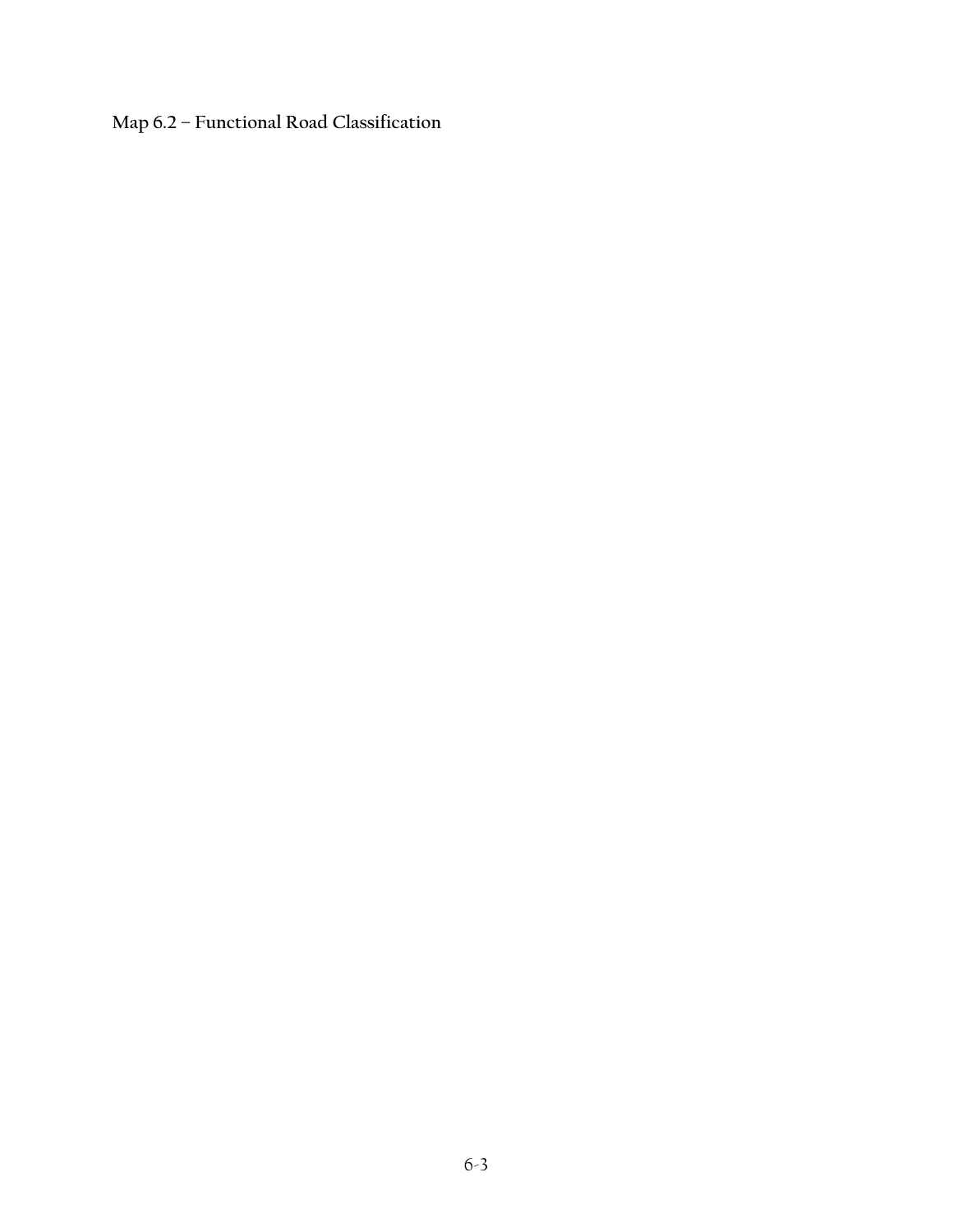Roadways in Bayfield County are categorized using a functional classification system (see Map 6.2). This system classifies roadways based on the level of service that they provide in carrying vehicular traffic. Based on 2001 functional classification system miles, the county roadway system includes:

| <b>Functional Classification</b> | Roadway Miles | Percent of Total |
|----------------------------------|---------------|------------------|
| Principal Arterials              | 65.63         | $3.0\%$          |
| Minor Arterials                  | 78.74         | $3.7\%$          |
| Major Collectors                 | 250.58        | $11.7\%$         |
| Minor Collectors                 | 156.61        | $7.3\%$          |
| Local Roads                      | 1,595.46      | 74.3%            |

|  |  | Table 6.2: Bayfield County Rural Road Miles by Functional Classification |
|--|--|--------------------------------------------------------------------------|
|--|--|--------------------------------------------------------------------------|

Source: Wisconsin DOT 2001

# **6.3 ANNUAL AVERAGE 24-HOUR TRAFFIC**

Traffic volumes on Bayfield County roadways increased significantly over the past 35 years. Rural traffic volume calculations are based on 48-hour traffic counts, which are converted to estimates of annual daily traffic by computing a 24-hour average and applying a numeric factor derived from the permanent data recorder program (WisDOT). Traffic counts are generated approximately once every three years. Tables 6.3-6.8 depict AADT for selected sites in Bayfield County.

# **Table 6.3: Bayfield County Annual Average Daily Traffic, Selected Sites, USH 2 (Rural Areas), 1966-2000**

- SITE 1: USH 2, west of Iron River, intersection with CTH A
- SITE 2: USH 2, east of Iron River, intersection with CTH A
- SITE 3: USH 2, east of Ino
- SITE 4: USH 2, ½ miles east of intersection with USH 63
- SITE 5: USH 2, between intersection with USH 63 and STH 13

|      | ı     | 2     | 3     | 4     | 5     |
|------|-------|-------|-------|-------|-------|
| 2000 | 8,000 | 5,800 | 4,900 | 5,200 | 6,300 |
| 1997 | 8,000 | 6,700 | 4,600 | 5,000 | 7,400 |
| 1994 | 7,000 | 5,900 | 5,400 | 5,400 | 7,400 |
| 1990 | 6,060 | 5,050 | 4,040 | 4,510 | 5,800 |
| 1986 | 4,300 | 3,980 | 3,670 | 4,010 | 4,840 |
| 1983 | 3,880 | 4,480 | 3,040 | 3,380 | 4,500 |
| 1980 | 4,760 | 4,010 | 2,390 | 3,730 | 4,500 |
| 1977 | 4,630 | 3,750 | 3,830 | 4,050 | 5,340 |
| 1974 | 4,670 | 2,980 | 3,330 | 2,940 | 3,690 |
| 1971 | 3,970 | 2,330 | 2,240 | 2,320 | 3,410 |
| 1968 | 2,810 | 2,140 | 1,990 | 1,770 | 2,870 |
| 1967 | 2,900 | 2,210 | 2,060 | 1,830 | 3,160 |
| 1966 | 1,760 | 1,540 | 1,700 | 1,640 | 2,520 |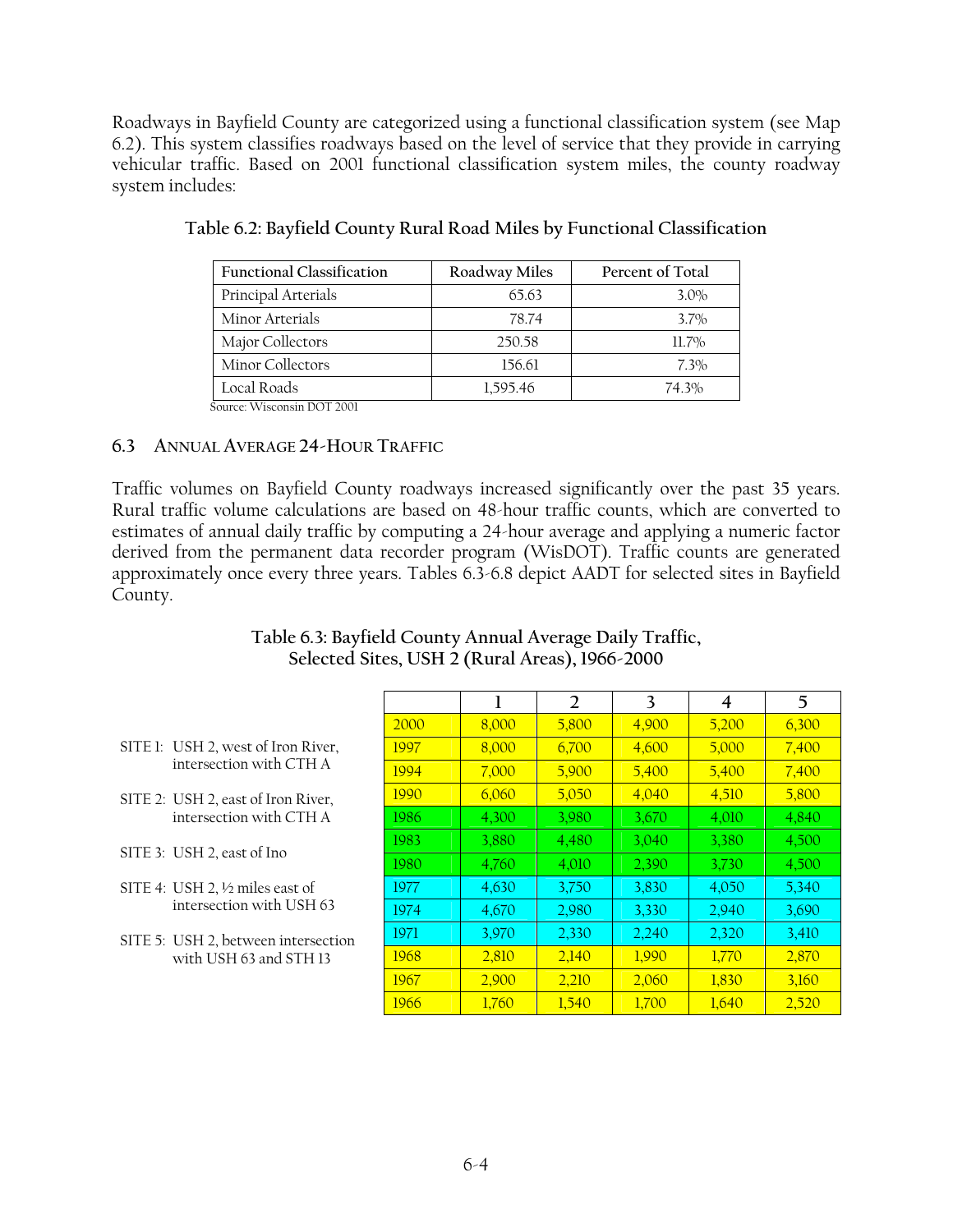|      | 1                   | 2        | 3     | 4     | 5     |
|------|---------------------|----------|-------|-------|-------|
| 2000 | 3,000               | 2,200    | 2,000 | 2,400 | 2,100 |
| 1997 | 3,000               | 2,000    | 4,700 | 2,300 | 2,300 |
| 1994 | 3,300               | $1,790*$ | 1,900 | 2,300 | 2,200 |
| 1990 | 2,320               | 1,790    | 1,450 | 1,540 | 1,820 |
| 1986 | 2,100               | 1,600    | 1,450 | 1,780 | 2,900 |
| 1983 | 2,320               | 1,540    | 1,230 | 1,430 | 1,340 |
| 1980 | 1,930               | 1,170    | 1,160 | 1,400 | 1,580 |
| 1977 | 1,770               | 1,140    | 1,250 | 1,330 | 1,340 |
| 1974 | 1,480               | 990      | 910   | 1,140 | 1,110 |
| 1971 | 1,120               | 930      | 730   | 930   | 1,240 |
| 1968 | 780                 | 690      | 550   | 420   | 780   |
| 1967 | 770                 | 660      | 540   | 420   | 760   |
| 1966 | 650<br>$\mathbf{u}$ | 460      | 570   | 600   | 720   |

# **Table 6.4: Bayfield County Annual Average Daily Traffic, Selected Sites, USH 63 (Rural Areas) 1966-2000**

- SITE 1: USH 63, Town of Cable
- SITE 2: USH 63, Town of Drummond
- SITE 3: USH 63, Town of Grand View, east of Grandview
- SITE 4: USH 63, Town of Mason, north of junction with CTH E
- SITE 5: USH 63, Town of Eileen, south of junction with USH 2

\* Data not available, previous year count used.

# **TABLE 6.5: Bayfield County Annual Average Daily Traffic, Selected Sites, STH 13 (Rural Areas), 1966-2000**

|                                                  |      | 1   | $\mathcal{L}$ | 3          | 4     | 5     |
|--------------------------------------------------|------|-----|---------------|------------|-------|-------|
|                                                  | 2000 | 860 | 810           | 680        | 3,300 | 3,300 |
| SITE 1: STH 13, Town of Port Wing,               | 1997 | 890 | 1,100         | 590        | 3,900 | 3,400 |
| between Port Wing and<br>Herbster                | 1994 | 910 | 910           | $390*$     | 4,100 | 3,600 |
|                                                  | 1990 | 630 | 780           | 390        | 3,640 | 3,110 |
| SITE 2: STH 13, Town of Bell, west of            | 1986 | 570 | 710           | <b>350</b> | 2,960 | 2,760 |
| Cornucopia                                       | 1983 | 430 | 510           | 260        | 2,640 | 2,030 |
| SITE 3: STH 13, Town of Bayfield                 | 1980 | 440 | 630           | 190        | 2.440 | 2,440 |
|                                                  | 1977 | 530 | 670           | 360        | 2,880 | 2,010 |
| SITE 4: STH 13, south of the City of<br>Bayfield | 1974 | 690 | 460           | 260        | 2,090 | 1,420 |
|                                                  | 1971 | 410 | 480           | 190        | 1,570 | 820   |
| SITE 5:STH 13, Town of Bayview                   | 1968 | 320 | <b>280</b>    | 180        | 1,220 | 840   |
|                                                  | 1967 | 340 | 300           | 190        | 1,390 | 960   |
|                                                  | 1966 | 460 | <b>320</b>    | 120        | 930   | 920   |

\* Data not available, previous year count used.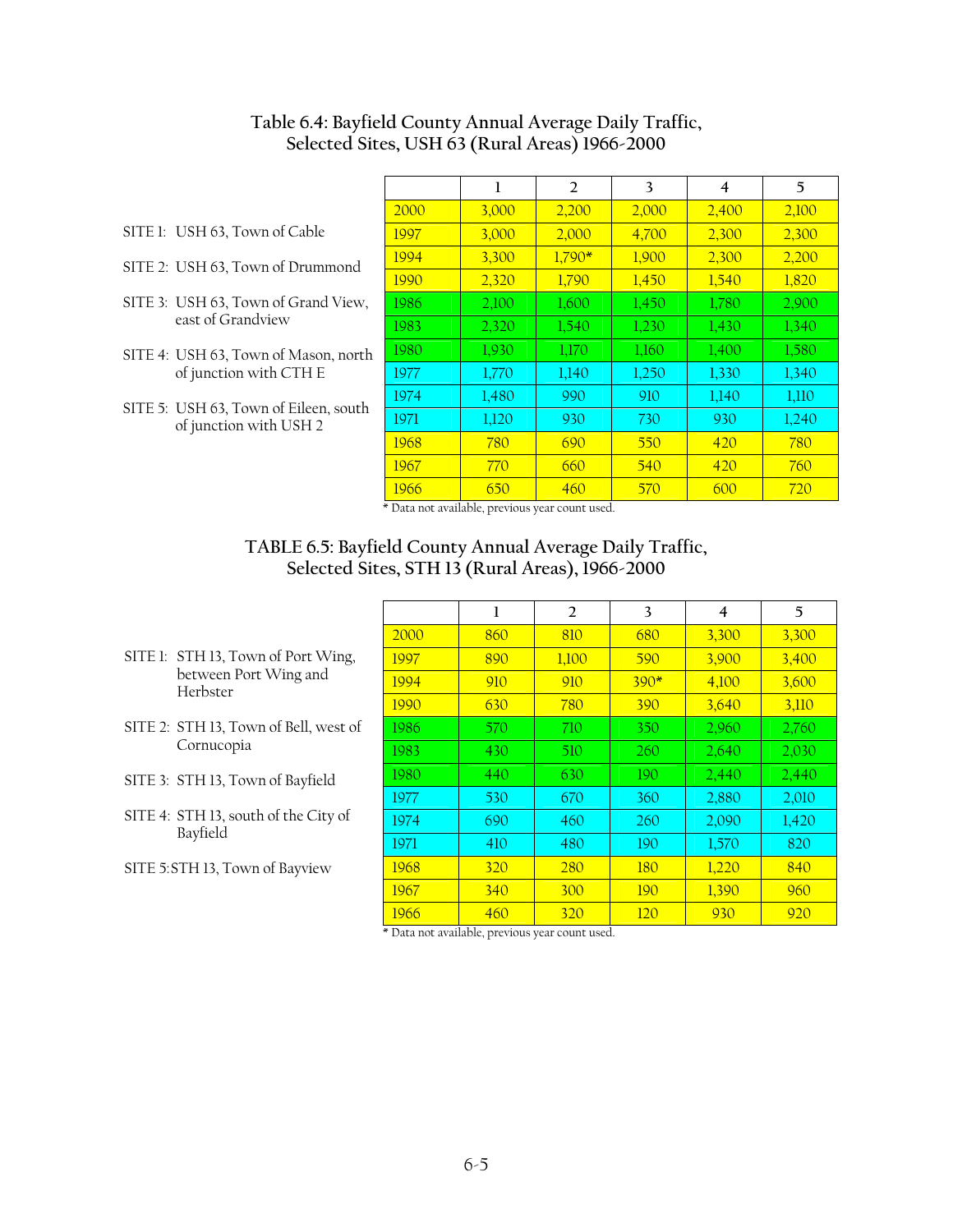| TABLE 6.6: Bayfield County Annual Average Daily Traffic, |
|----------------------------------------------------------|
| Selected Sites, STH 27 (Rural Areas), 1966-2000          |

SITE 1: STH 27, Town of Barnes, near intersection with CTH N

county line

SITE 2: STH 27, Town of Barnes, north of

|      | 1     | 2     |
|------|-------|-------|
| 2000 | 1,200 | 1,100 |
| 1997 | 770   | 770   |
| 1994 | 1,000 | N/A   |
| 1990 | 490   | 480   |
| 1986 | 710   | 690   |
| 1983 | 540   | 690   |
| 1980 | 490   | 600   |
| 1977 | 500   | 830   |
| 1974 | 460   | 510   |
| 1971 | 340   | 340   |
| 1968 | 290   | 300   |
| 1967 | 300   | 310   |
| 1966 | 110   | 150   |

# **TABLE 6.7: Bayfield County Annual Average Daily Traffic, Selected Sites, County Highways, 1966-2000**

|             | 1     | 2          | 3     | 4   | 5     | 6          |
|-------------|-------|------------|-------|-----|-------|------------|
| 2000        | 1,100 | 1,300      | 1,300 | 310 | 1,000 | 340        |
| 1997        | 890   | 1,300      | 560   | 250 | 880   | 300        |
| 1994        | 750   | 1,600      | 660   | 310 | 990   | $320*$     |
| <u>1990</u> | 530   | 1,770      | 330   | 310 | 990   | 320        |
| 1986        | 550   | 1,820      | 570   | 320 | 940   | $120*$     |
| 1983        | 570   | 1,100      | 610   | 290 | 580   | 120        |
| 1980        | 420   | 1,080      | 400   | 200 | 530   | 180        |
| 1977        | 500   | 1,510      | 720   | 290 | 600   | 180        |
| 1974        | 350   | 1,180      | 480   | 190 | 570   | 120        |
| 1971        | 300   | 1,090      | 420   | 220 | 570   | 120        |
| 1968        | 285   | 810        | 245   | N/A | 420   | <b>130</b> |
| 1967        | 285   | 810        | 245   | N/A | 420   | <b>130</b> |
| 1966        | 225   | <b>340</b> | 210   | 195 | 340   | <u>120</u> |

- SITE 1: CTH A, Town of Tripp
- SITE 2: CTH H, Town of Iron River
- SITE 3: CTH N, Town of Drummond
- SITE 4: CTH E, Town of Keystone
- SITE 5: CTH C, Town of Bayview
- SITE 6: Old CTH K Road, Town of Russell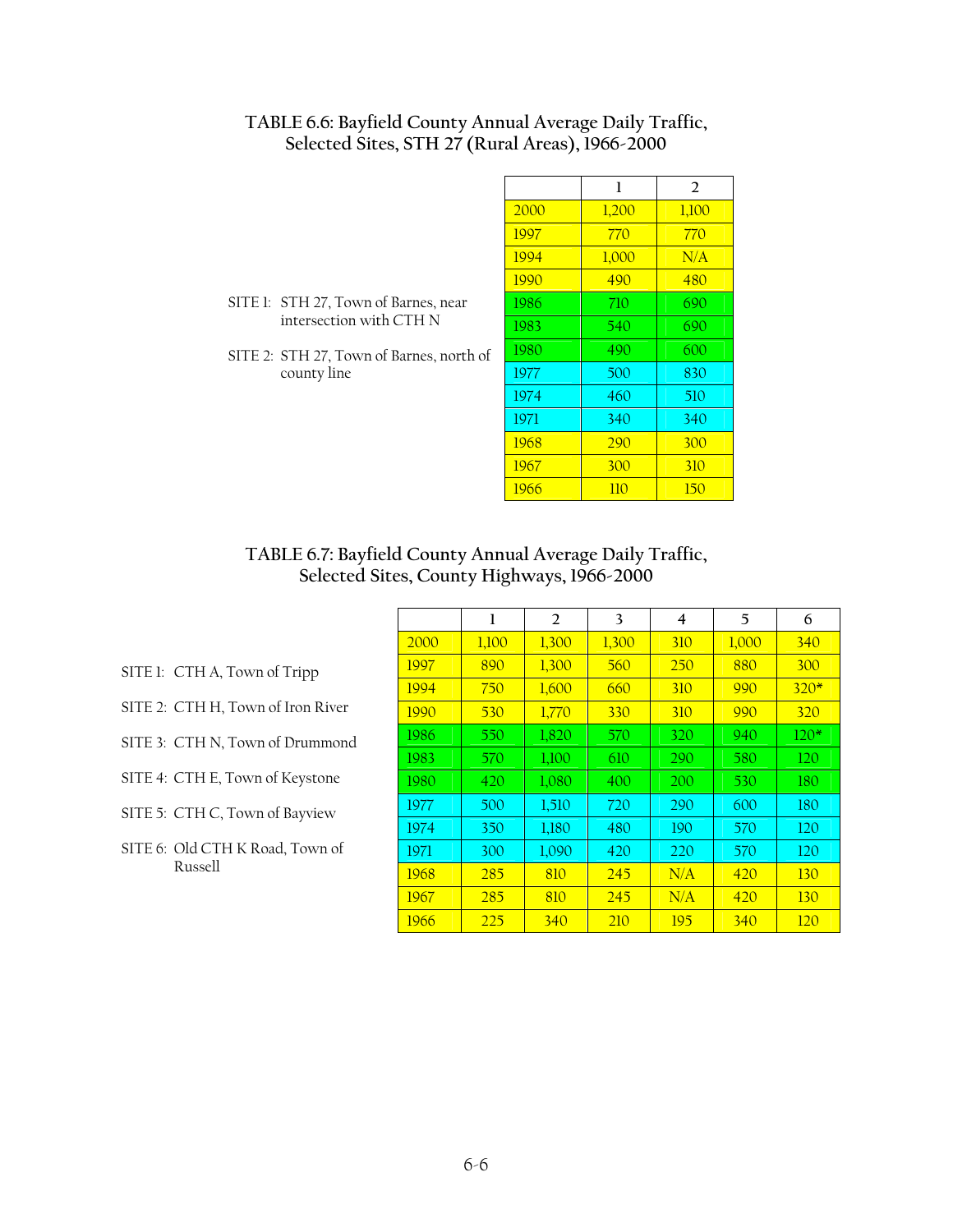|                                              |      | 1     | $\overline{2}$ | 3     | 4   | 5     |
|----------------------------------------------|------|-------|----------------|-------|-----|-------|
|                                              | 2000 | 2.000 | 7,400          | 6.300 | 480 | 3.200 |
| SITE 1: City of Washburn, 8th Avenue         | 1997 | 2.000 | 6.900          | 8.100 | 490 | 3,300 |
| West, north of Pine Street                   | 1994 | 740   | 6,100          | 7,300 | 590 | 3,600 |
| SITE 2: City of Washburn, Bayfield<br>Street | 1990 | 1,670 | 8,450          | 6,130 | 490 | 2,410 |
|                                              | 1986 | 1,410 | 7,440          | 7,850 | 470 | 2,190 |
|                                              | 1983 | 1.280 | 5.500          | 4,960 | 440 | 2,220 |
| SITE 3: City of Washburn, STH 13             | 1980 | 1.680 | 5,340          | 5,340 | 430 | 1,900 |
| SITE 4: Mason, Lincoln Street                | 1977 | 960   | 7,310          | 6,310 | 530 | 1,810 |
|                                              | 1974 | 800   | 4,350          | 4,700 | N/A | 1,730 |
| SITE 5: City of Bayfield, STH 13             | 1971 | 840   | 3,500          | 3,740 | 590 | 1,700 |
|                                              | 1968 | 1,370 | 3.420          | 3,640 | 385 | 1,110 |
|                                              | 1967 | 1,370 | 3,770          | 4.020 | 385 | 1,230 |

# **TABLE 6.8: Bayfield County Annual Average Daily Traffic, Communities, 1967<sup>1</sup> -2000**

The Wisconsin Department of Transportation collects traffic count information for selected sites using an automatic data recorder permanently mounted in the pavement. In Bayfield County, a permanent recording station was installed in October 1968 on USH 2, approximately 1.5 miles west of CTH E in Ino (STATION 4-0002). This roadway is functionally classified as a Rural Principal Arterial and consists of two lanes. Traffic volume for site 4-0002 is depicted in Figure 6.1 and 6.2.

# **Figure 6.1: Annual Average Days of the Week Traffic Volume at Station 4-0002**



<sup>&</sup>lt;sup>1</sup> Pre-1967 traffic volume data for selected communities is unavailable.

 $\overline{a}$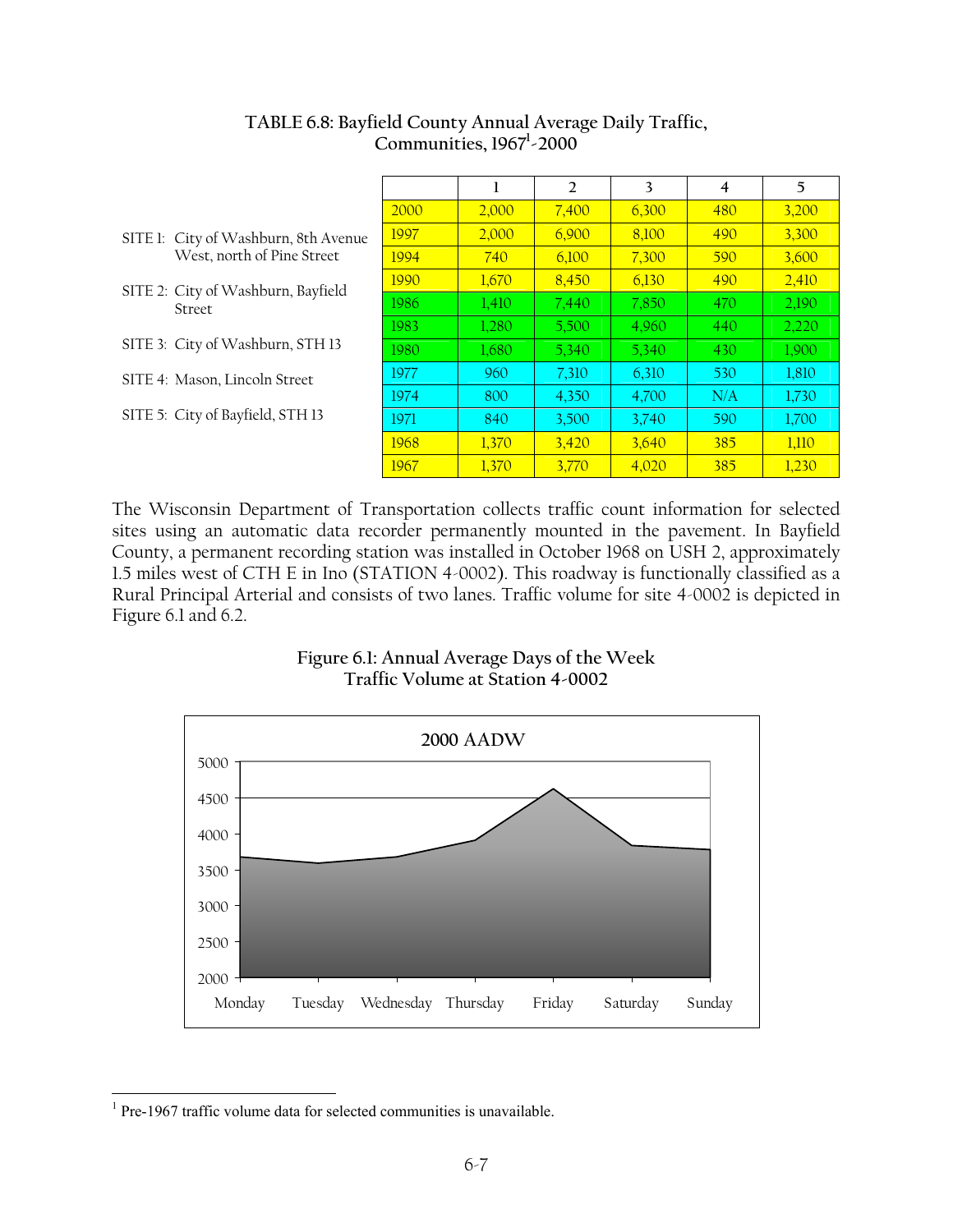

# **Figure 6.2: Monthly Average Daily Traffic At Station 4-0002**

As indicated in TABLE 6.3, traffic volumes in Bayfield County have increased steadily over the last 30 years. This increase can be attributed to several causes:

- Increase in development in Bayfield County. More homes = more people = additional traffic.
- Increase in non-local/tourist traffic. Bayfield County is a destination location for many non-resident vacationers. Many of theses tourists drive from regional metropolitan areas for weekend/holiday trips.
- Increase in automobile dependence. Commuting has become a common choice for residents who wish to live in areas that are more rural and work in the cities and villages. According to 1990 Census figures, nearly 30 percent of Bayfield County workers had work related commutes of 30 minutes or longer.
- Increase in vehicle ownership. Vehicle ownership has transitioned from the single car family to many families having multiple vehicles.

# **6.4 CORRIDOR CONGESTION**

The Wisconsin State Highway Plan 2020 identifies areas of potential congestion on statewide highway corridors if no capacity expansion projects were to take place in the coming 20 years. The report indicates that the majority of Bayfield County's corridors will remain uncongested for the next 20 years assuming no capacity expansion. Possible exceptions include USH 2 and STH 13 from USH2 northward to Washburn. These segments are expected to experience a moderate congestion level barring any capacity improvements. A small segment of USH2 / STH 13 is expected to experience extreme congestion in the absence of capacity improvements. Projected future corridor congestion is depicted in Map 6.3.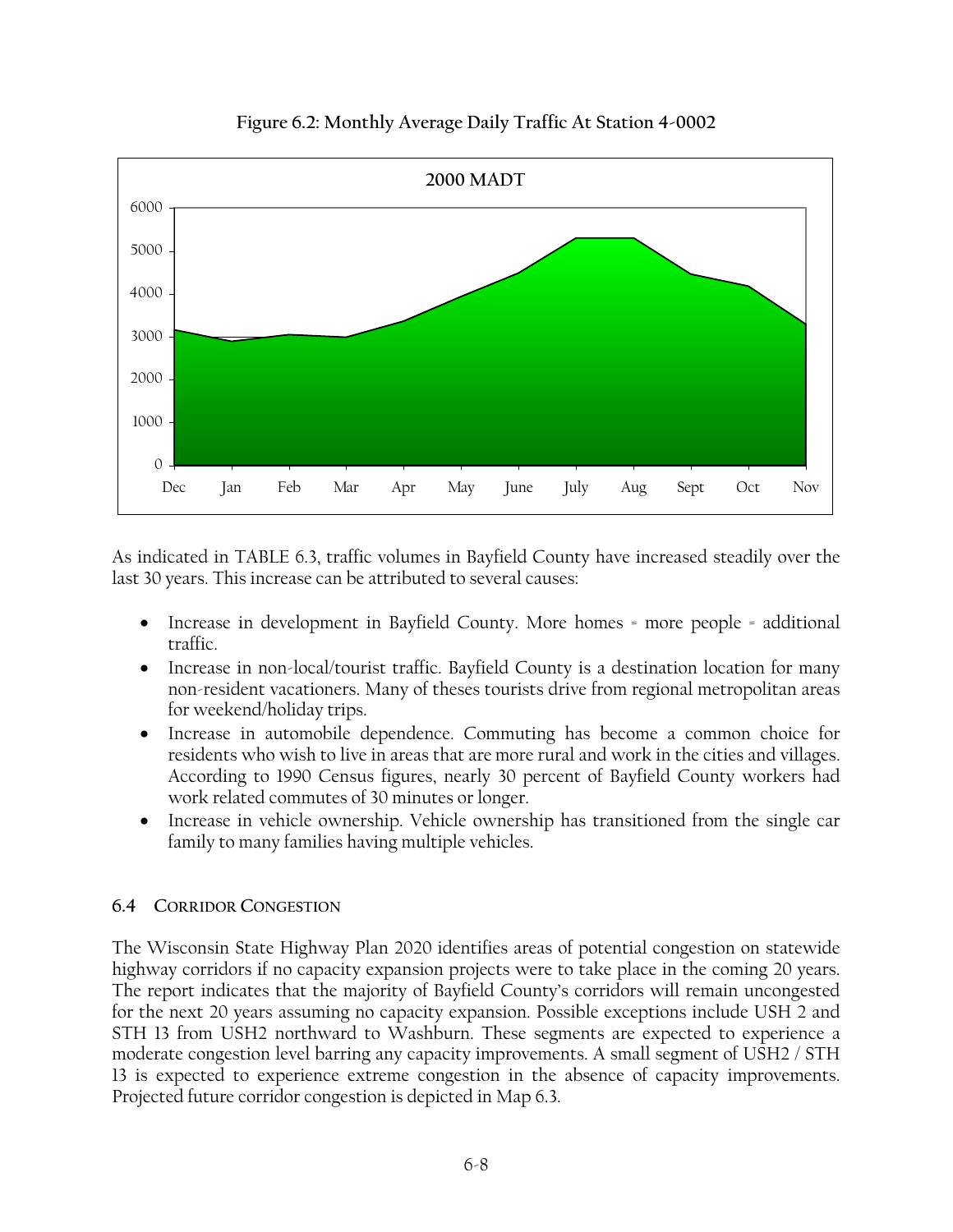**Map 6.3 – Corridor Congestion (2020)**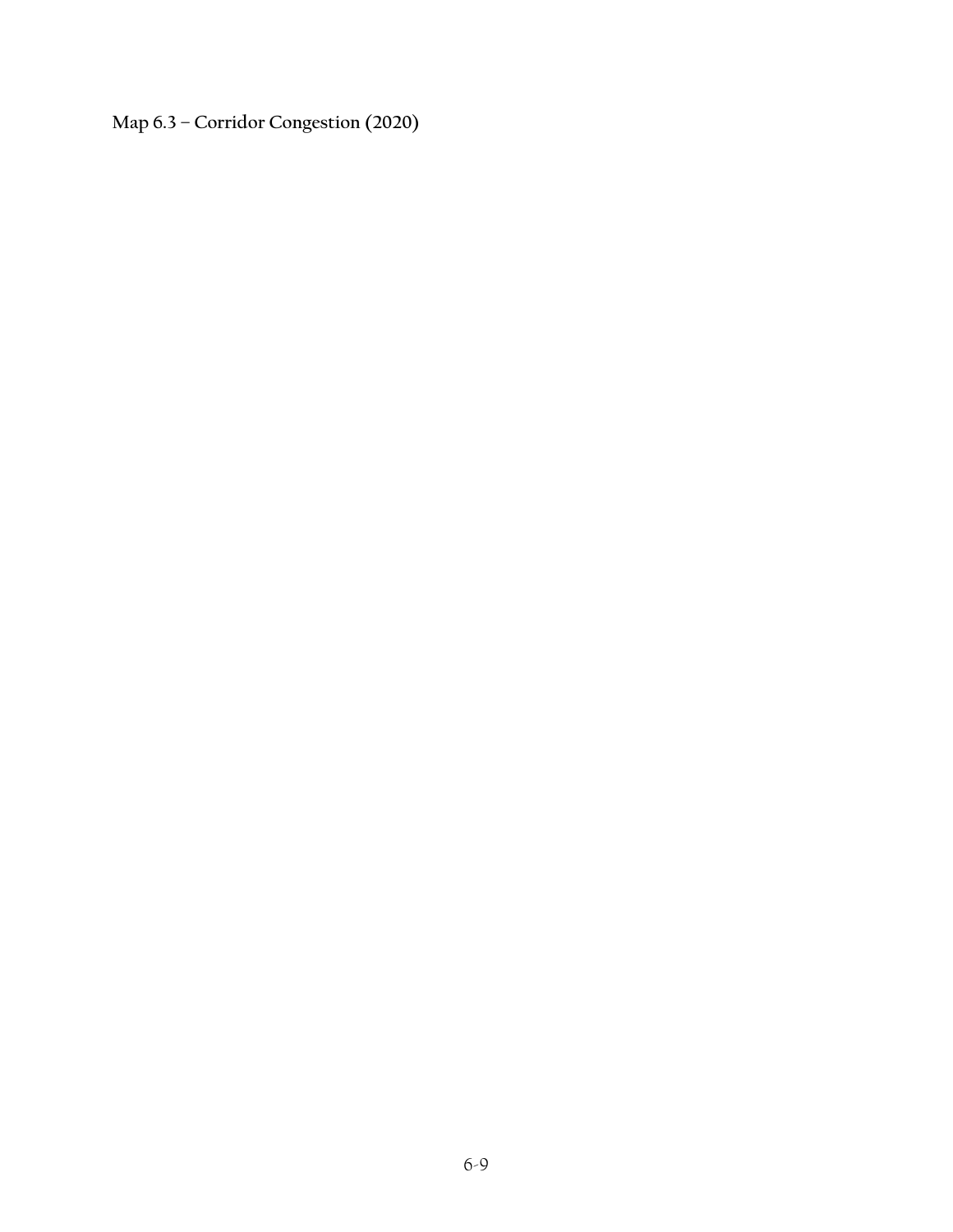#### **6.5 HIGHWAY IMPROVEMENT PROJECTS**

Table 6.9 indicates the location, type, and mileage of highway improvement projects extending to the year 2012. The Wisconsin Department of Transportation has identified the USH 2 corridor as a candidate for potential future improvement. USH 2 is identified as a corridor 2020 connector highway, part of a 2,100 mile system of two- and four-lane highways which connect key communities and key regional economic centers to the corridors 2020 backbone routes such as USH 53 (connects major population and economic centers). This potential project is contingent upon environmental analysis and legislative approval and will be re-evaluated in future WisDOT plans.

| Year              | Highway           | Location                                                | Miles  | Sponsor                |
|-------------------|-------------------|---------------------------------------------------------|--------|------------------------|
| 2002              | Local Road        | Iron River Bridge, Town of Tripp                        | .000   | WisDOT                 |
| 2002              | USH <sub>2</sub>  | Village of Iron River                                   | 6.340  | WisDOT                 |
| 2002              | <b>USH 63</b>     | Drummond to Grandview                                   | 10.150 | WisDOT                 |
| 2003              | STH <sub>13</sub> | Port Wing                                               | 6.320  | WisDOT                 |
| 2003              | <b>STH137</b>     | USH 2 - Sajdak Rd                                       | 2.980  | WisDOT                 |
| 2003              | STH <sub>27</sub> | Eau Claire River Bride - Town of Barnes                 | .000   | WisDOT                 |
| 2003              | <b>USH 63</b>     | Namekagon River Bridge - 2 mi N of south<br>county line | .000   | WisDOT                 |
| 2002              | CTH 'D'           | Pioneer Road-Diamond Lake Road                          | 2.7    | Bayfield County*       |
| 2002              | CTH 'N'           | $CTH'A' - USH 63$                                       | 7.9    | Bayfield County*       |
| 2002              | CTH 'E'           | Wicklund Rd - Hamann Drive                              | 2.8    | <b>Bayfield County</b> |
| $2003^1$          | CTH 'E'           | Wicklund Rd - Hamann Drive                              | 2.5    | Bayfield County*       |
| $2003^1$          | CTH'A'            | $USH 2 - CTH 3$                                         | 3.8    | <b>Bayfield County</b> |
| 2003 <sup>1</sup> | CTH 'FF'          | WCL-CTH'B'                                              | 1.0    | <b>Bayfield County</b> |
| 2004 <sup>1</sup> | CTH T             | Turner Road - STH 13                                    | 2.5    | <b>Bayfield County</b> |
| $2005^1$          | CTH 'H'           | Hilder Lake - Finger Lake Road                          | 3.4    | Bayfield County*       |
| $2005^1$          | CTHT              | Turner Road -STH 13 (South)                             | 6.0    | Bayfield County*       |
| $2006^2$          | CTH 'H'           | USH 2 - Eagle Lake Road                                 | 6.4    | Bayfield County*       |
| $2007^2$          | CTH 'G'           | Hillside Road - USH 2 (East)                            | 3.1    | <b>Bayfield County</b> |
| 2008 <sup>2</sup> | CTH 'D'           | CTH 'M' - Sugar Road                                    | 4.2    | <b>Bayfield County</b> |
| $2010^2$          | CTH'A'            | Ruth Lake Road - USH 2                                  | 4.3    | Bayfield County*       |
| $2012^2$          | CTH'A'            | Erickson Road - STH 13                                  | 3.0    | Bayfield County*       |

#### **TABLE 6.9: Future Highway Improvement Projects in Bayfield County (Excluding Engineering)**

 $\frac{1}{2}$ Denotes project tentatively approved by Bayfield County Highway Committee

<sup>2</sup> Denotes project is part of long-range plan, but may be revised or adjusted based on budget at scheduled time of project.

\* Funded in part by the Federal Surface Transportation Program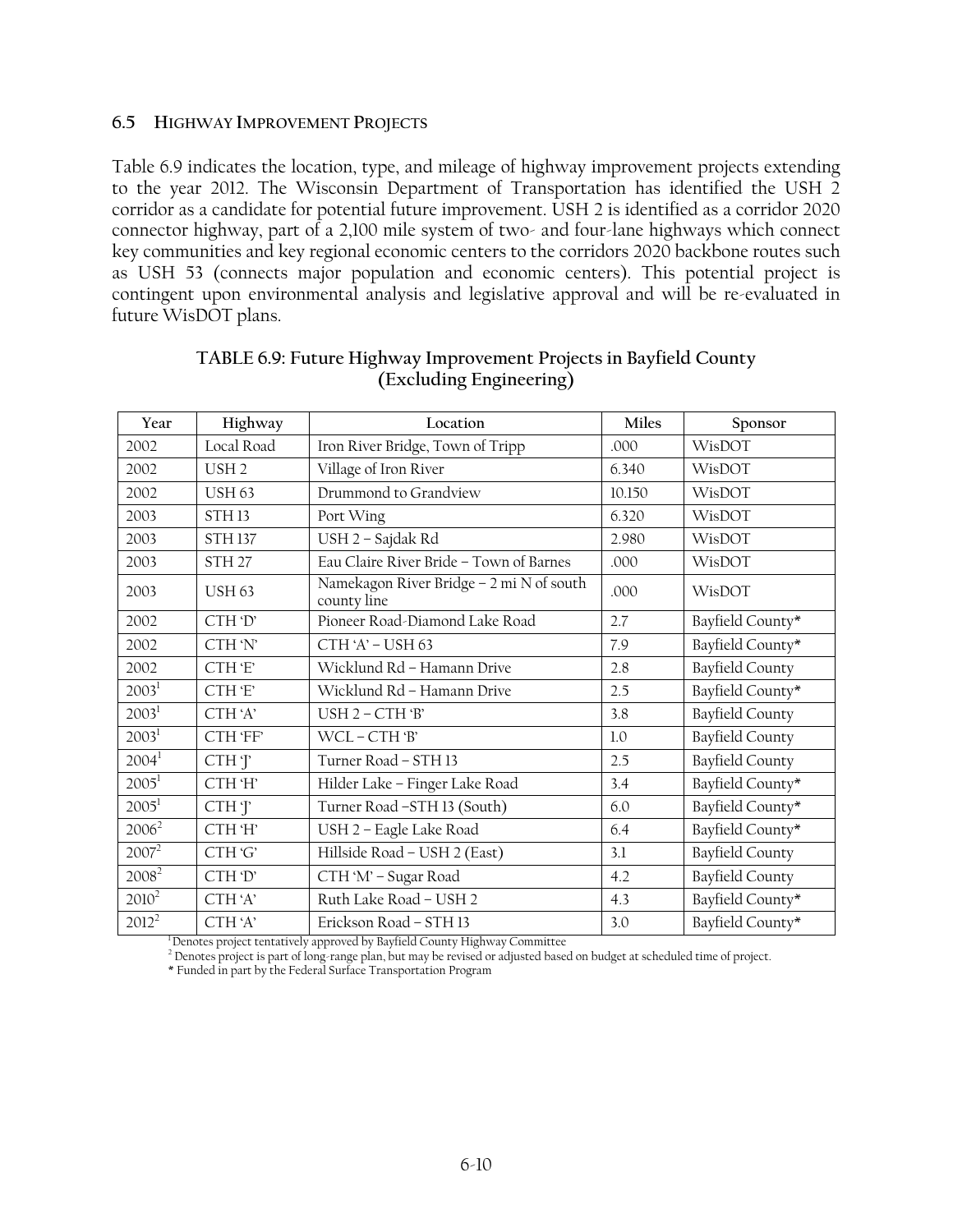#### **6.6 BAYFIELD COUNTY COMMUTER PATTERNS**

Over 40 percent of Bayfield County's labor force was employed outside of the county. The City of Ashland, Ashland County is the primary destination for outbound commuters. For citizens living and working within Bayfield County, the Cities of Washburn (21% commuters) and Bayfield (13% commuters) are destinations for over one-third of all commuters. The balance of commuter travel in Bayfield County is spread among the smaller towns and villages of the county.

|                | Commute To County | <b>Commute From County</b> | Net Commute |
|----------------|-------------------|----------------------------|-------------|
| Ashland County | 1,739             | 191                        | $-1,548$    |
| Douglas County | 245               | 101                        | $-144$      |
| Sawyer County  | 106               | 120                        | 14          |
| Minnesota      | 94                |                            | -89         |
| Elsewhere      | 142               | 36                         | $-106$      |
| Total          | 2,326             | 453                        | $-1,873$    |
| Within County  | 3.343             | N/A                        | N/A         |

#### **Table 6.10: Bayfield County Commuting Patterns**

Source: Wisconsin Department of Workforce Development, Wisconsin's Commuting Patterns, 1994.

#### **6.7 BAYFIELD COUNTY AIR SERVICE**

Air travel is not a primary source of transportation in Bayfield County. The county has a limited number of small public airports, and only one airfield (Cable Union Airport) has an asphalt runway surface. While there are several small private airfields scattered throughout the county, these airfields primarily serve private interests (hospital, sea plane, private aircraft). The John F. Kennedy Memorial Airport, a publicly owned and operated facility in Ashland, accommodates regional charter flights and airfreight service. Bayfield County is equidistant from two regional airports, Gogebic Iron County Airport, near the City of Ironwood, Michigan, and the Duluth International Airport in Duluth, Minnesota. Bayfield County airports are listed in Table 6.11.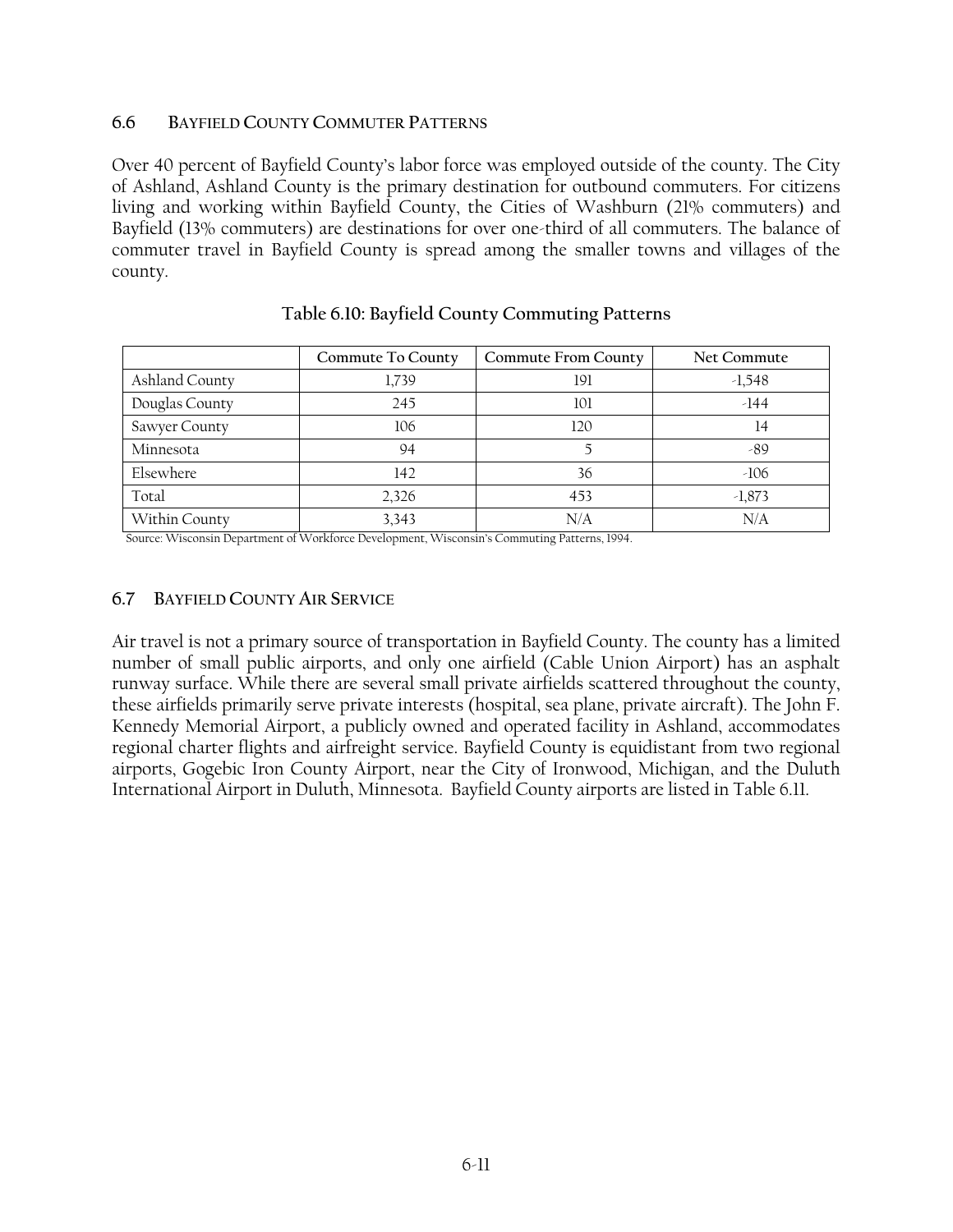| <b>Associated City</b> | <b>Airport Name</b>               | Use Type |
|------------------------|-----------------------------------|----------|
| Cable                  | Cable Union Airport               | Public   |
| Drummond               | Eau Claire Lakes Airport          | Public   |
| Cornucopia             | Cornucopia Field                  | Private  |
| Iron River             | Bayfield County Airport           | Public   |
| Drummond               | Batten Lake Owen Sea Plane Base   | Private  |
| Bayfield               | Petit Cache Airport               | Private  |
| Washburn               | Bayfield County Hospital Heliport | Private  |
| Herbster               | Vietmeier Airport                 | Private  |
| Oulu                   | Oulu Airport                      | Private  |
| Washburn               | Four Mile Creek Airport           | Private  |
| Port Wing              | Sischo's Airport                  | Private  |
| Washburn               | Old Dairy Airport                 | Private  |

# **TABLE 6.11: Bayfield County Airports (Public and Private)**

# **6.8 BAYFIELD COUNTY RECREATIONAL TRAIL SYSTEM**

Bayfield County has numerous recreational trail corridors that provide opportunities for hiking, snowmobiling, biking, and other outdoor activities. A more detailed list is provided in Chapter 4.

#### **Bayfield County ATV Trails**

Approximately 56 miles of ATV trails that extend from Port Wing to the Tri County Recreational Corridor and connecting with the Valhalla area trails.

# **Chequamegon National Forest ATV Trails**

Valhalla Area Trails. Approximately 54 miles of trail connecting the Valhalla Winter Sports area with the Tri County Corridor and Bayfield County's Battle Axe Trail. All National Forest lands are open to ATV use unless gated or otherwise posted.

#### **The North Country Trail**

One of eight national scenic trails in the U.S., the North Country Trail provides opportunities for backcountry travel, hiking, skiing, snowshoeing, and other forms of non-motorized recreation.

# **Chequamegon Area Mountain Bike Association Trail Network**

Extensive off-road bicycle trail network traversing nearly 300 miles of the Chequamegon National Forest, Sawyer County Forest, and Bayfield County Forest lands.

#### **Cross-Country Ski Trails**

Extensive cross-county ski trail network which includes: Telemark Ski Trails, American Birkiebiner Ski Trail, Namakagon Ski Trail, Drummond Ski Trail, North End Trails, and Mt. Valhalla Ski Trails.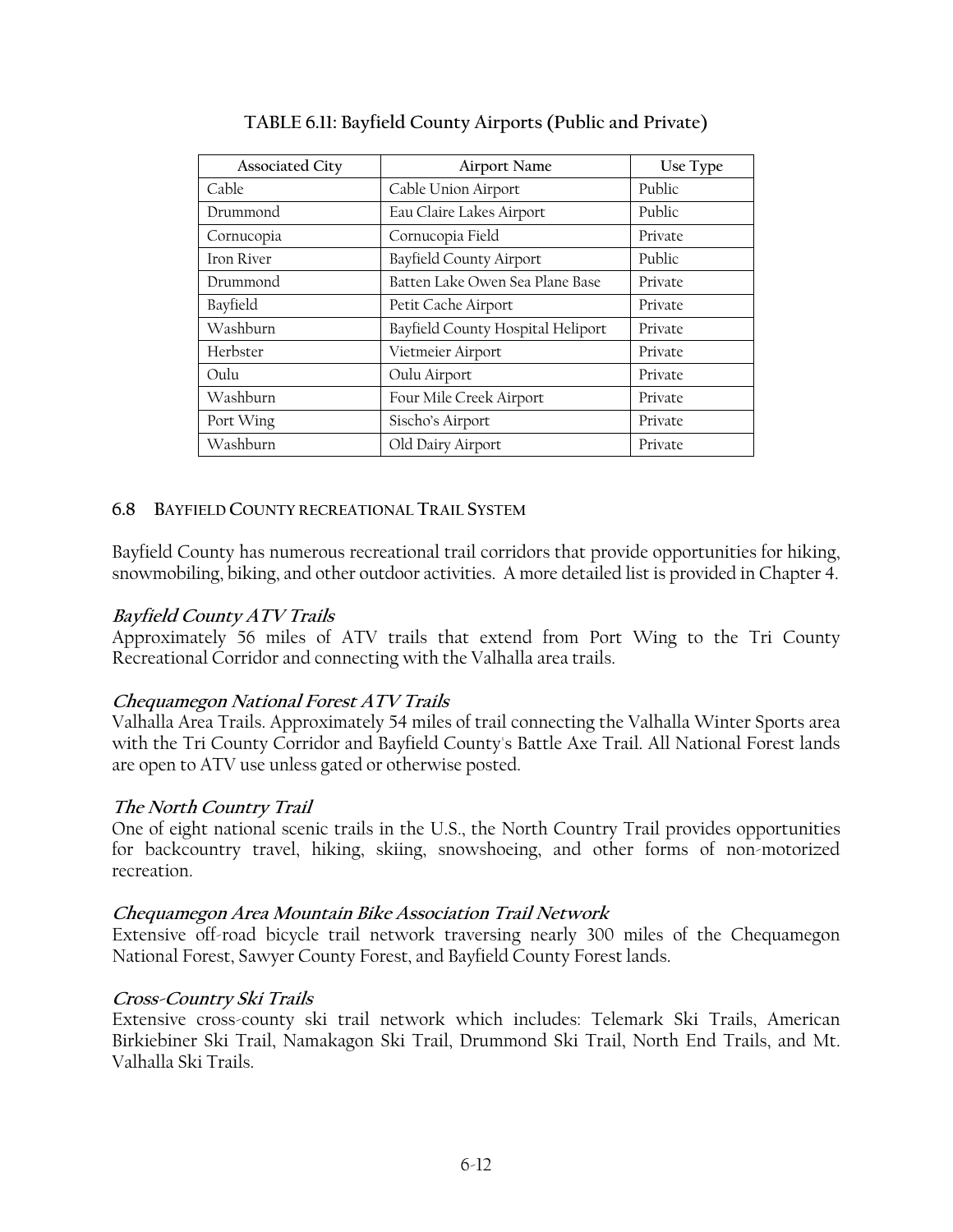#### **Snowmobile Trails**

There are approximately 550 miles of snowmobile trails within Bayfield County. The extensive trail network traverses the Chequamegon National Forest, Bayfield County Forest, and private lands. The snowmobile trail network in Bayfield County is interlocked with the trails systems of Douglas, Ashland, and Sawyer Counties. Snowmobile routes include portions of local roadway and forest roads.

#### **Bicycle Trails**

The Wisconsin Department of Transportation, in cooperation with the Bicycle Federation of Wisconsin (BFW) has identified bicycle routes based on traffic volumes and roadway characteristics. Bicycle routes are depicted in Map 6.4.

### **Lake Superior Water Trail**

A canoe/kayak route through the Apostle Islands.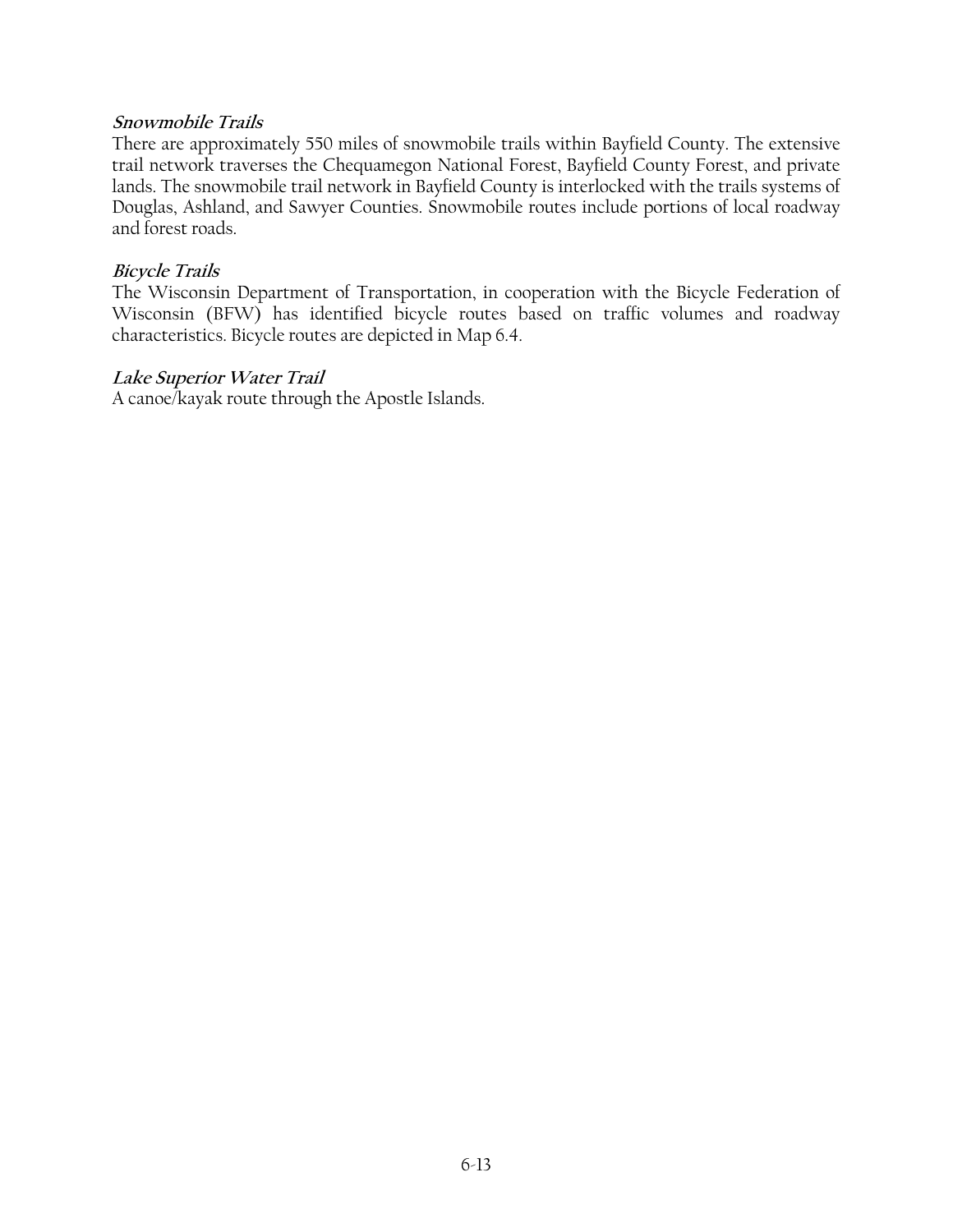**Map 6.4 – Bicycle Routes**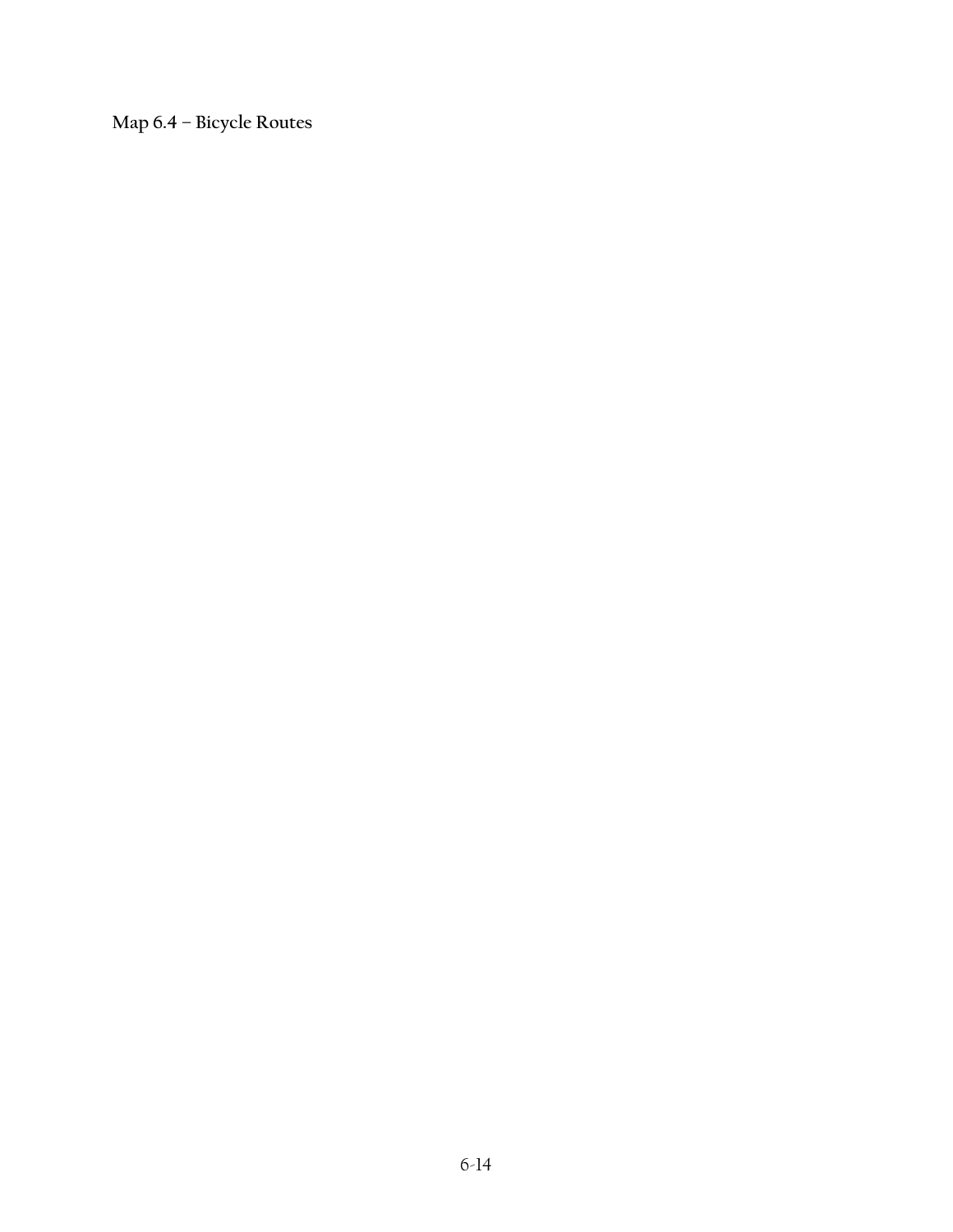#### **6.9 PUBLIC TRANSPORTATION**

The only major source of public transportation in Bayfield County is the Bay Area Rural Transit (BART) system. This system is one of only five operating rural bus transit systems in the State of Wisconsin. The BART system provides on demand commuter type transportation to rural residents and links the outlying communities with the larger populated areas. Funding for the rural transportation system is divided between federal assistance (50%) and local tax base or other unrestricted state and federal funds.

In addition to the BART system, a private taxi service (Bay Area Transport), based in Ashland, provides local and long-distance transit services on a fee basis.

Several public agencies within Bayfield County also provide transportation services to elderly and residents with disabilities for medical, social, employment, and shopping needs.

# **Local Public Transit**

- Bay Area Rural Transit
- Madeline Island Ferry
- Wind sled to Madeline Island (Winter months)

# **Local Private Taxi/Bus Services**

- Bay Area Transport
- Greyhound Bus Lines, Inc. (Service from Ashland)

# **Transportation Assistance for Individuals with Special Needs (Public & Private)**

- Ambu-Vans
- Bay Area Home Health
- Bayfield County Department of Social Services
- Bayfield County Unit on Aging
- Bayfield County Veterans Service
- Community Support Services
- Court Manor Health and Rehabilitation
- Geri-Van
- Northern Lights Manor Nursing Home
- Red Cliff Elderly
- Retired and Senior Volunteer Program

# **6.10 GREAT LAKES**

The Great Lakes and the St. Lawrence River are part of an extensive waterway network linking the Upper Midwest with ports and destinations throughout the world. Waterborne commerce on Lake Superior has had a significant role in economic development of the region. Traditionally, agricultural products, forest resources, and mining products have comprised the bulk of cargos being exported from the Lake Superior basin. Shipping in the basin was facilitated by the construction of large harbors and marinas design to accommodate the large vessels required for this type of activity. The Duluth/Superior Harbor is the closest example of a large-scale harbor